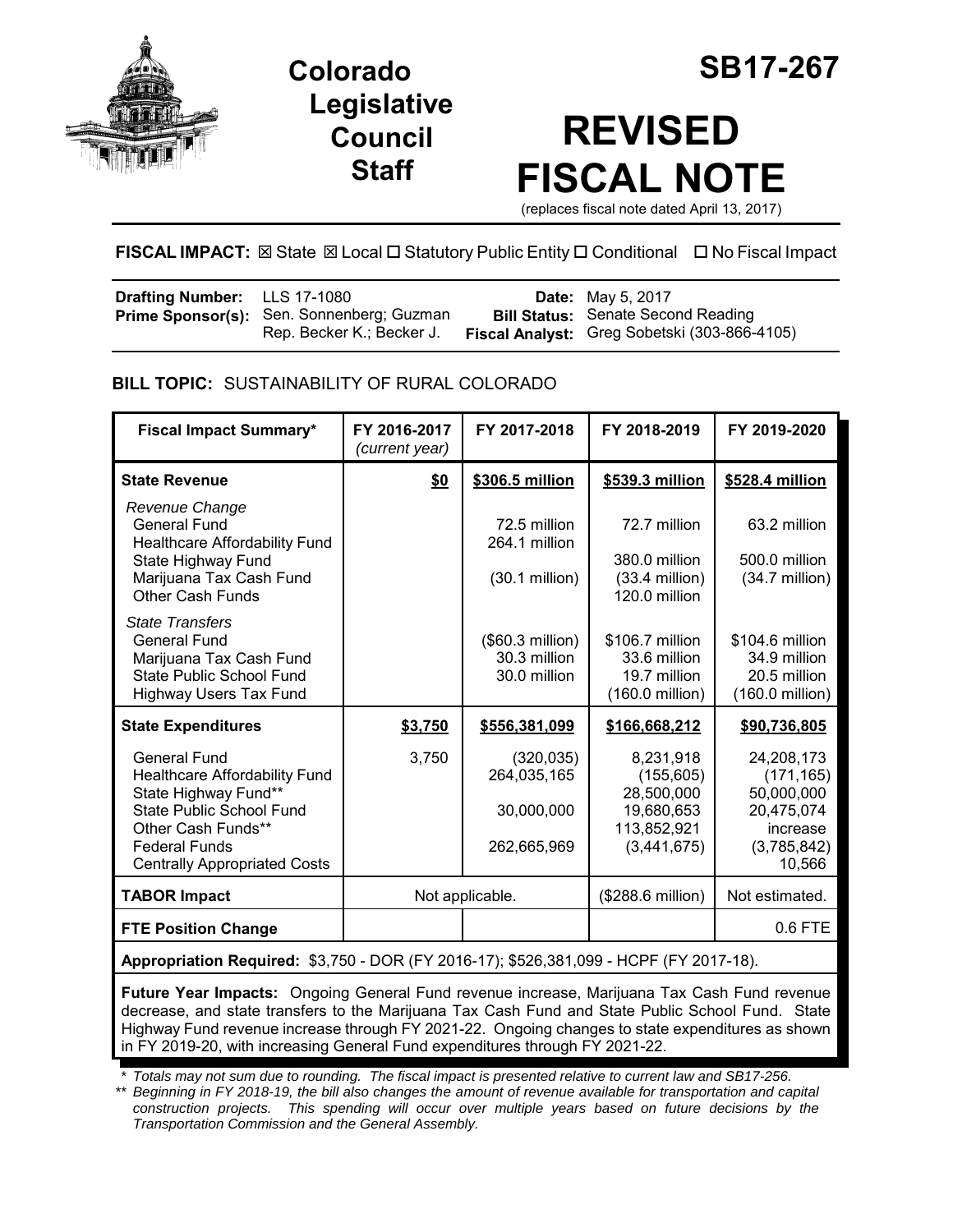### **Summary of Legislation**

This bill, *as amended by the Senate Appropriations Committee*, makes several long-term changes to areas of state policy that affect rural communities. These are described in the following paragraphs.

*Colorado Healthcare Affordability and Sustainability Enterprise.* The bill creates the Colorado Healthcare Affordability and Sustainability Enterprise (enterprise) within the Department of Health Care Policy and Financing (HCPF) beginning in FY 2017-18. The enterprise is responsible for the collection of the new Healthcare Affordability and Sustainability Fee, which replaces the Hospital Provider Fee assessed under current law. The enterprise uses fee revenue to draw down federal matching funds and expends fee revenue and federal funds for administration, reimbursements to hospitals, and business support purposes including:

- consulting with hospitals to improve cost efficiency;
- advising hospitals regarding changes to federal and state laws and regulations;
- assisting hospitals with state performance tracking and payment systems; and
- providing other services to aid hospitals participating in state programs.

Fee revenue and federal matching funds are continuously appropriated to the enterprise. Expenditures for enterprise administration will be limited to 3 percent according to a methodology approved by the Office of State Planning and Budgeting (OSPB) and the Joint Budget Committee (JBC) Staff.

The bill transfers all unexpended revenue from the existing Hospital Provider Fee Cash Fund to the newly created Unexpended Hospital Provider Fee Cash Fund at the end of FY 2016-17. Until October 30, 2018, HCPF is authorized to use money in the fund to pay reimbursements to hospitals under the existing Hospital Provider Fee statute, and must refund any money not used for this purpose to hospitals that paid the fees. The Unexpended Hospital Provider Fee Cash Fund is repealed effective November 1, 2018.

*Enterprise status and TABOR limit adjustment.* The Colorado Healthcare Affordability and Sustainability Enterprise is designated as an enterprise under the Taxpayer's Bill of Rights (TABOR) and has the authority to issue revenue bonds. Fee revenue collected by the enterprise is not subject to the state's TABOR limit.

The bill adjusts the state TABOR limit as the new enterprise is created. For FY 2017-18, the TABOR limit (Referendum C cap) is reduced by \$200.0 million relative to the level at which it would otherwise be set.

*Enterprise board.* The bill abolishes the Hospital Provider Fee Oversight and Advisory Board, which administers the existing Hospital Provider Fee, and the board's functions are transferred to a new Colorado Healthcare Affordability and Sustainability Enterprise Board in the enterprise. The enterprise board comprises the membership of the existing board at the time of its abolition, and future appointments are to be made by the Governor with the advice and consent of the Senate.

*Health care delivery system reform incentive payments program.* The bill requires the enterprise to seek federal waivers necessary to form and implement a health care delivery system reform incentive payments program. The bill requires that implementation of the program begin on or after October 1, 2019. When implemented, the program will focus on care coordination, integration of physical and behavioral health services, chronic condition management, targeted population health, and data-driven accountability and outcome management.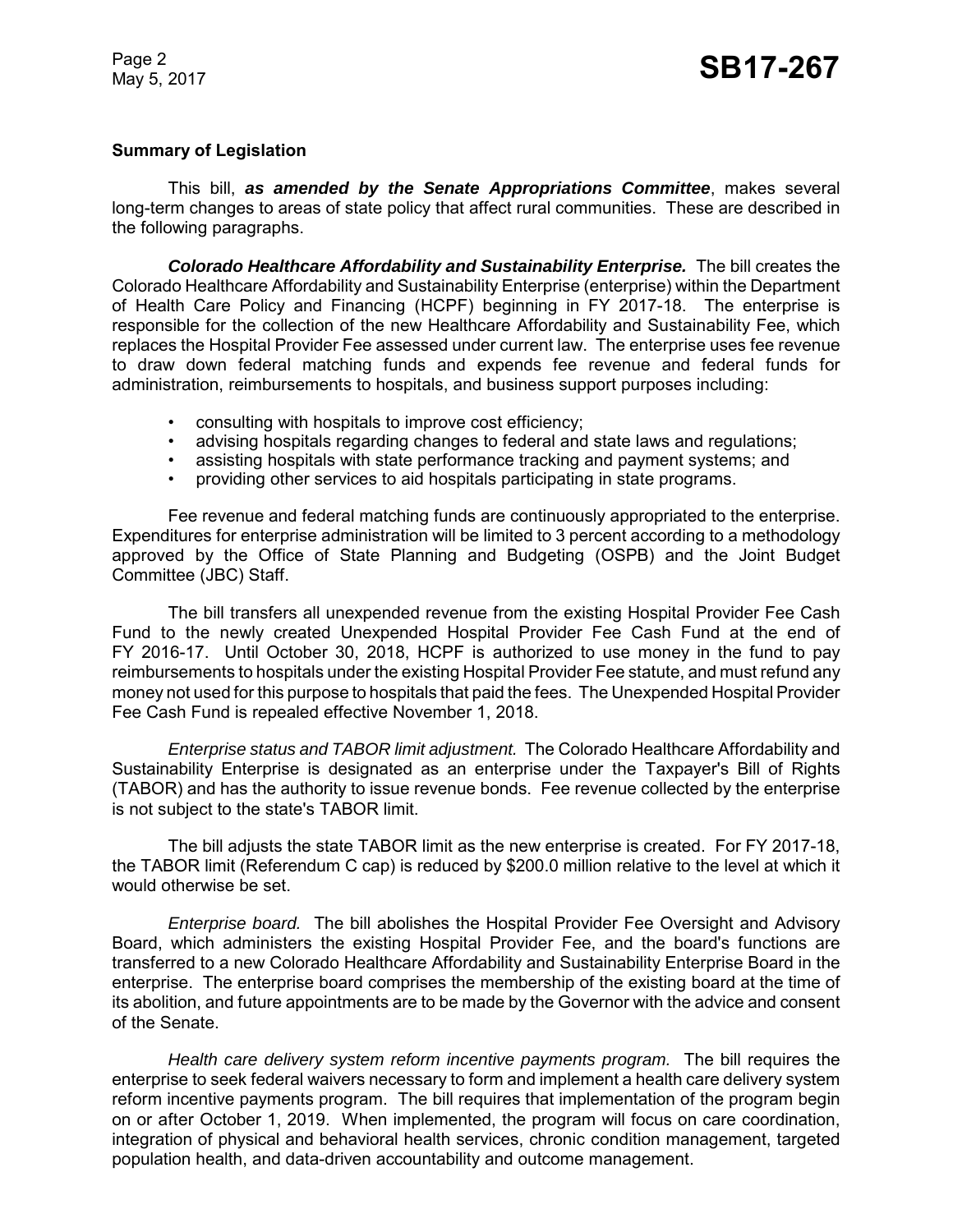*Federal approval.* The portion of the bill that creates the enterprise and reduces the Referendum C cap does not take effect if, prior to June 1, 2017, the federal Centers for Medicare and Medicaid Services determine that it does not comply with federal law.

*Repeal of Senate Bill 17-256.* This bill repeals SB17-256, which constrained Hospital Provider Fee revenue and correspondingly reduced appropriations to HCPF for hospital reimbursements by \$528.2 million.

*Lease-purchase agreements.* The bill authorizes the creation of lease-purchase agreements on existing state facilities that are not part of the state emergency reserve. The bill requires the State Architect, in consultation with OSPB and higher education institutions, to select a list of state facilities with a net present value of at least \$2.0 billion by December 31, 2017. Between FY 2018-19 and FY 2021-22, the State Treasurer will execute lease-purchase agreements on these facilities in amounts up to \$500.0 million annually. The state's obligation for lease payments may not exceed \$150 million annually, or \$3.0 billion over 20 years.

Proceeds from the lease-purchase agreements totaling \$120.0 million in FY 2018-19 are available for controlled maintenance and capital construction projects. The remaining proceeds are credited to the State Highway Fund (SHF). Proceeds are exempt from the TABOR limit as a property sale, and leases must be renewed by annual appropriation so as not to constitute multi-year debt requiring voter approval under subsection (4) of TABOR. Interest earned by participants in agreements is exempt from the state income tax.

*State Highway Fund.* Proceeds from the sale of lease-purchase agreements that are credited to the SHF must be used by the Department of Transportation (CDOT) for projects in the Strategic Transportation Project Investment Program that are designated for Tier 1 funding as ten-year development program projects. Additionally, at least 25 percent of proceeds credited to the SHF must be expended for projects located in counties with populations of 50,000 or fewer as of July 2015.

*Controlled maintenance and capital construction.* From proceeds allocated for capital construction in FY 2018-19, the first \$113,852,921 will be used to fund controlled maintenance at levels identified in the bill. The remaining allocation will be used for construction projects as prioritized by the Capital Development Committee (CDC).

The bill stipulates that new academic buildings, or existing buildings repurposed for academic use, are not eligible to receive state controlled maintenance funding if their construction or repurposing is funded solely from cash funds in an institution of higher education.

*Lease payments.* The first \$9.0 million in lease payments each year are required to be made from the General Fund or any other legally available source of money at the discretion of the General Assembly. The next \$50.0 million in annual lease payments are paid from the SHF. Any additional amount may be paid from the General Fund or any other legally available source.

*Medicaid copayments.* For all services provided in 2018 and subsequent years, the bill requires that HCPF double copayments for certain Medicaid services in rule to the extent that this can be achieved without exceeding allowed federal maximums. Copayments affected are those for pharmaceuticals, outpatient services, and emergency services. HCPF is required to evaluate options for exempting recipients who are qualified for institutional care but who instead receive home care or community-based care.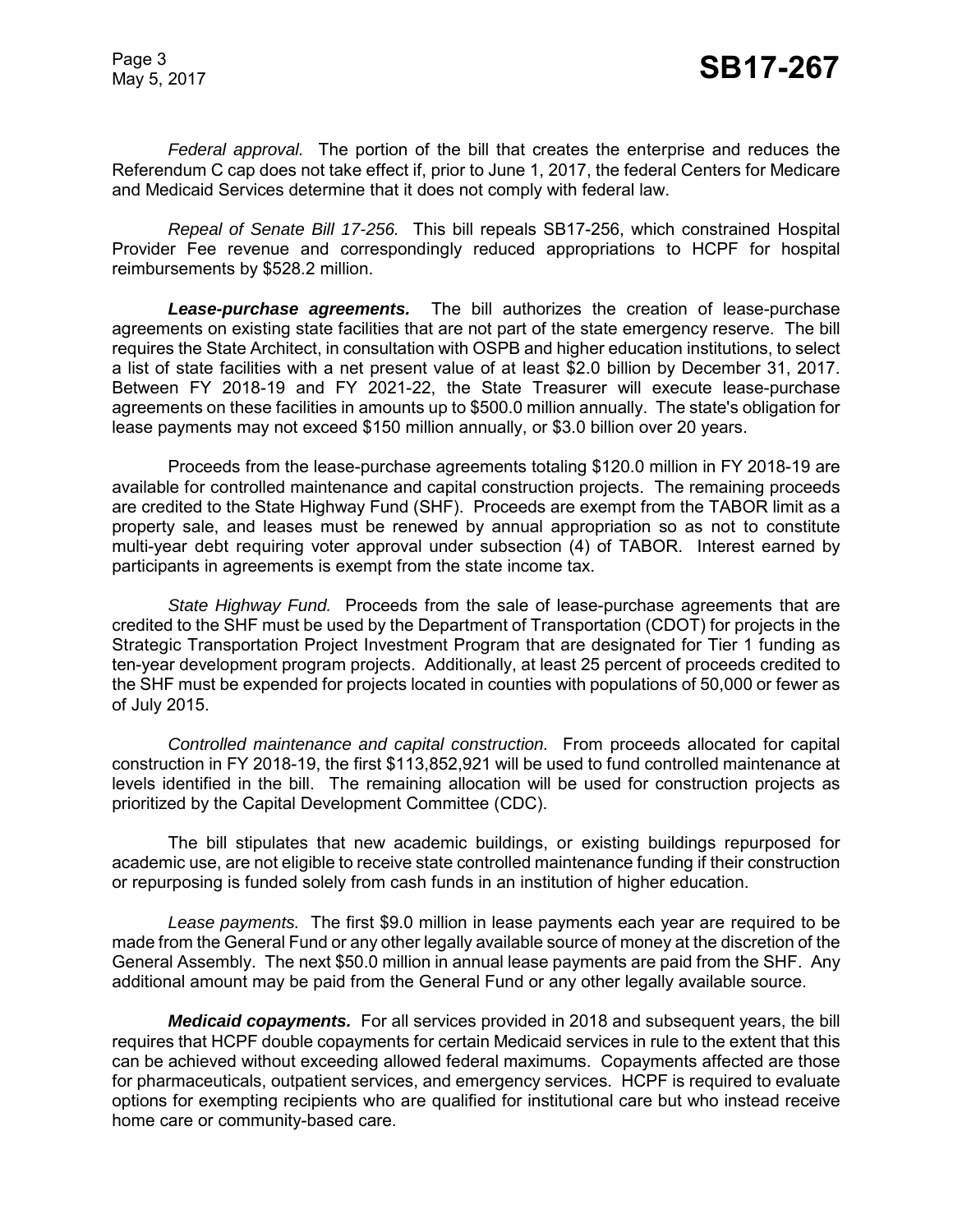*Marijuana taxes.* Beginning in FY 2017-18, the bill exempts sales of retail (recreational) marijuana from the 2.9 percent state sales tax assessed on the sale of tangible personal property. Local governments will continue to collect their general sales taxes on retail marijuana unless they adopt a specific exemption.

Beginning in FY 2017-18, the bill increases the rate of the special sales tax on retail marijuana to 15 percent. The distribution is adjusted so that the state receives 90 percent of tax revenue and local governments receive 10 percent. Revenue from the state share of the tax is deposited in the General Fund and allocated as follows:

- for FY 2017-18 and all subsequent years, 71.85 percent is transferred to the Marijuana Tax Cash Fund (MTCF);
- for FY 2017-18 only, \$30.0 million is transferred to the State Public School Fund (SPSF);
- for FY 2018-19 and all subsequent years, 12.59 percent is transferred to the SPSF; and
- the remainder is retained in the General Fund. For FY 2018-19 and all subsequent years, this allocation is equal to 15.56 percent.

*School funding.* For FY 2017-18 only, marijuana tax revenue transferred from the General Fund to the SPSF is appropriated to the Department of Education (CDE) for disbursement to schools in rural and small rural school districts in shares proportionate to these schools' pupil counts. For FY 2018-19 and subsequent fiscal years, marijuana tax revenue transferred to the SPSF is appropriated to CDE to meet the state's share of total program funding for school finance, and for funding charter schools overseen by the Charter School Institute (CSI).

*Business personal property tax income tax credit.* Under current law, businesses that pay business personal property tax on property with an actual value of \$15,000 or less, adjusted for inflation, may claim a state income tax credit equal to the amount of tax paid minus the tax benefit received from deducting the tax from their federal taxable income. This credit is set to expire after tax year 2019. The bill repeals this credit after tax year 2018.

Beginning in tax year 2019, the bill creates a refundable income tax credit equal to business personal property tax that a taxpayer pays on the first \$18,000 in actual business personal property value. To claim the credit, the taxpayer must file a copy of the applicable property tax statement with the Department of Revenue. In contrast to the current credit, the new credit is available regardless of the total actual value of the property on which tax was paid. The credit only may be applied against the tax paid on locally assessed property; tax paid on state assessed property is not eligible for the credit.

*Senate Bill 17-262 transfers.* For FY 2018-19 and FY 2019-20, this bill repeals transfers to the Highway Users Tax Fund (HUTF) scheduled pursuant to SB17-262. Under SB17-262, these amounts are to be deposited in the SHF to be used for transportation projects. Under SB17-267, the amounts of the transfers, \$160.0 million annually, will remain in the General Fund to be spent, saved, or transferred elsewhere at the discretion of the General Assembly. Transfers to the Capital Construction Fund (CCF) are unaffected.

*TABOR refund mechanisms.* The state disburses money to local governments to backfill property tax revenue that these governments forego as a result of the senior homestead exemption and disabled veterans property tax exemption. In future years in which the state administers a TABOR refund obligation, the bill decrees that these disbursements qualify as a refund mechanism. Revenue collected in excess of the Referendum C cap will be refunded via existing refund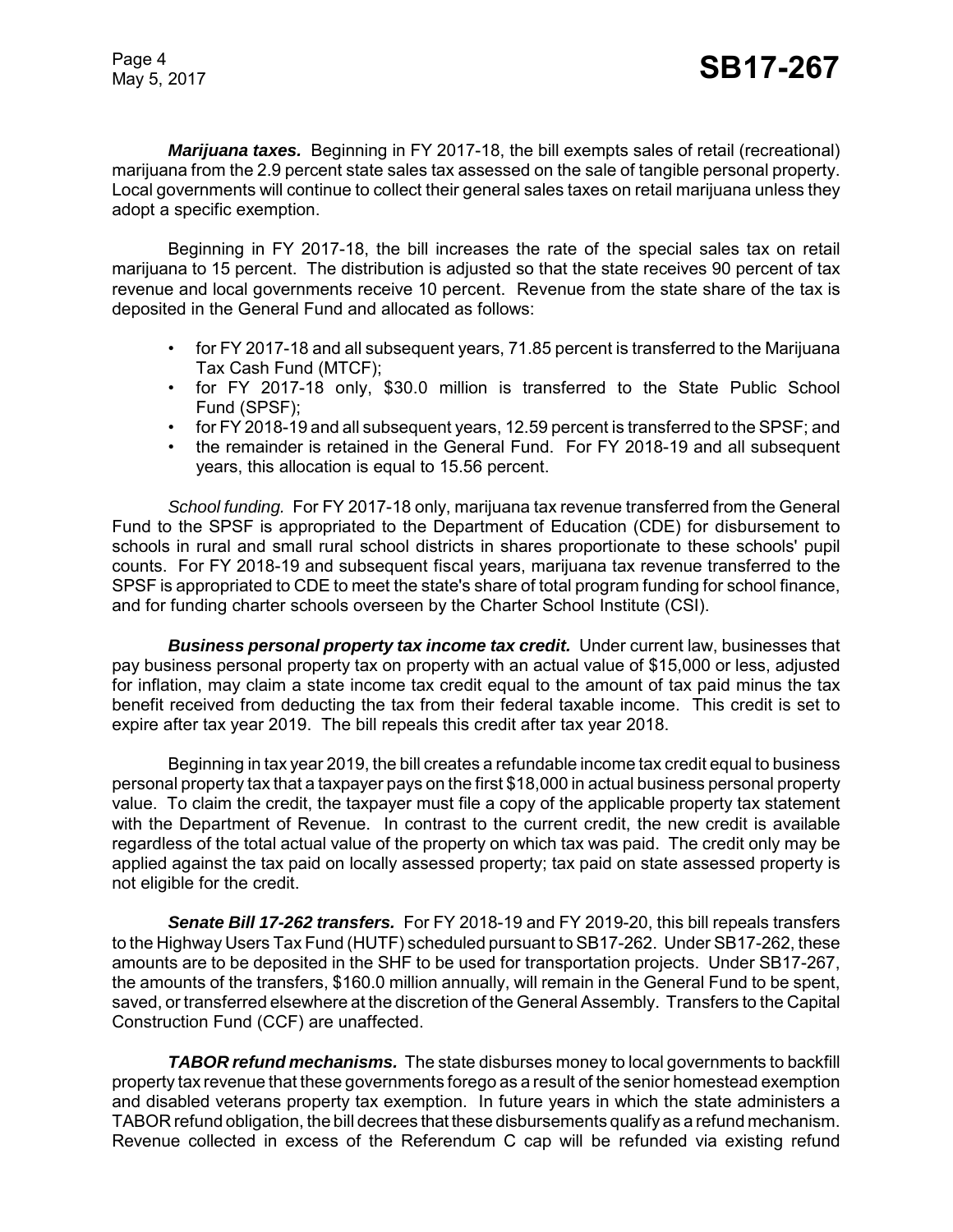mechanisms, the six-tier sales tax refund and the temporary income tax rate reduction, only if the amount of the refund obligation exceeds aggregate disbursements to local governments to backfill the senior and veterans property tax exemptions.

*Budget requests.* The bill requires executive departments that submit budget requests to OSPB, except CDE and CDOT, to submit FY 2018-19 budget requests that are 2 percent lower than the amounts that they receive in FY 2017-18. OSPB is required to strongly consider the budget reduction proposals submitted by departments and shall seek to ensure that the executive budget proposal for each department is at least 2 percent lower than the department's actual budget for FY 2017-18. Final authority in matters relating to the executive budget remains with the Governor pursuant to current law.

*Enhanced pediatric health home.* Conditional on enactment of the federal Advancing Care for Exceptional Kids Act (ACE Kids Act), and subject to available appropriations, HCPF is required to seek federal waivers to fund an enhanced pediatric health home for children with complex medical conditions in cooperation with qualifying hospitals. The bill directs HCPF to follow procedures specified in the ACE Kids Act in seeking federal approval.

#### **Background**

*Hospital Provider Fee.* Pursuant to House Bill 09-1293, the state collects a provider fee from hospitals. Hospital Provider Fee revenue is matched with federal dollars and used to reimburse hospitals for uncompensated care and to expand coverage under the Medicaid and Child Health Plan Plus (CHP+) programs. Currently, 37.4 percent of Medicaid and CHP+ caseload is funded with Hospital Provider Fee revenue and federal matching funds. Under current law, Hospital Provider Fee revenue is subject to the TABOR limit.

Actual and projected Hospital Provider Fee revenue and interest earnings through FY 2018-19 under current law and SB17-256 are shown in Table 1. The permitted amounts of Hospital Provider Fee collections for FY 2016-17 and FY 2017-18 were limited in the 2016 Long Bill and SB17-256, respectively.

| Table 1. Hospital Provider Fee Forecast through FY 2018-19                                                  |  |  |  |  |  |
|-------------------------------------------------------------------------------------------------------------|--|--|--|--|--|
| FY 2018-19<br>FY 2015-16<br>FY 2017-18<br>FY 2016-17                                                        |  |  |  |  |  |
| \$804.0 million<br>\$656.6 million<br>\$859.2 million  <br>\$600.6 million<br>Hospital Provider Fee Revenue |  |  |  |  |  |

*Source: Legislative Council Staff Economic and Revenue Forecast, March 2017, and Senate Bill 17-256.*

*State enterprises.* TABOR defines an enterprise as "a government-owned business authorized to issue its own revenue bonds and receiving under 10 percent of annual revenue in grants from all Colorado state and local governments combined." Because the share of revenue that an enterprise may receive from government sources is capped, enterprises are largely financially independent of core government agencies. Additionally, enterprises cannot levy taxes.

TABOR limits the amount of money that can be spent or saved by the state government and all local governments within the state. However, revenue collected by enterprises is not subject to these constraints. When an existing state government entity becomes an enterprise, its revenue is exempted from the state TABOR limit, and a corresponding downward adjustment is made to the level at which the TABOR limit is set. This adjustment is not required when a new enterprise is created.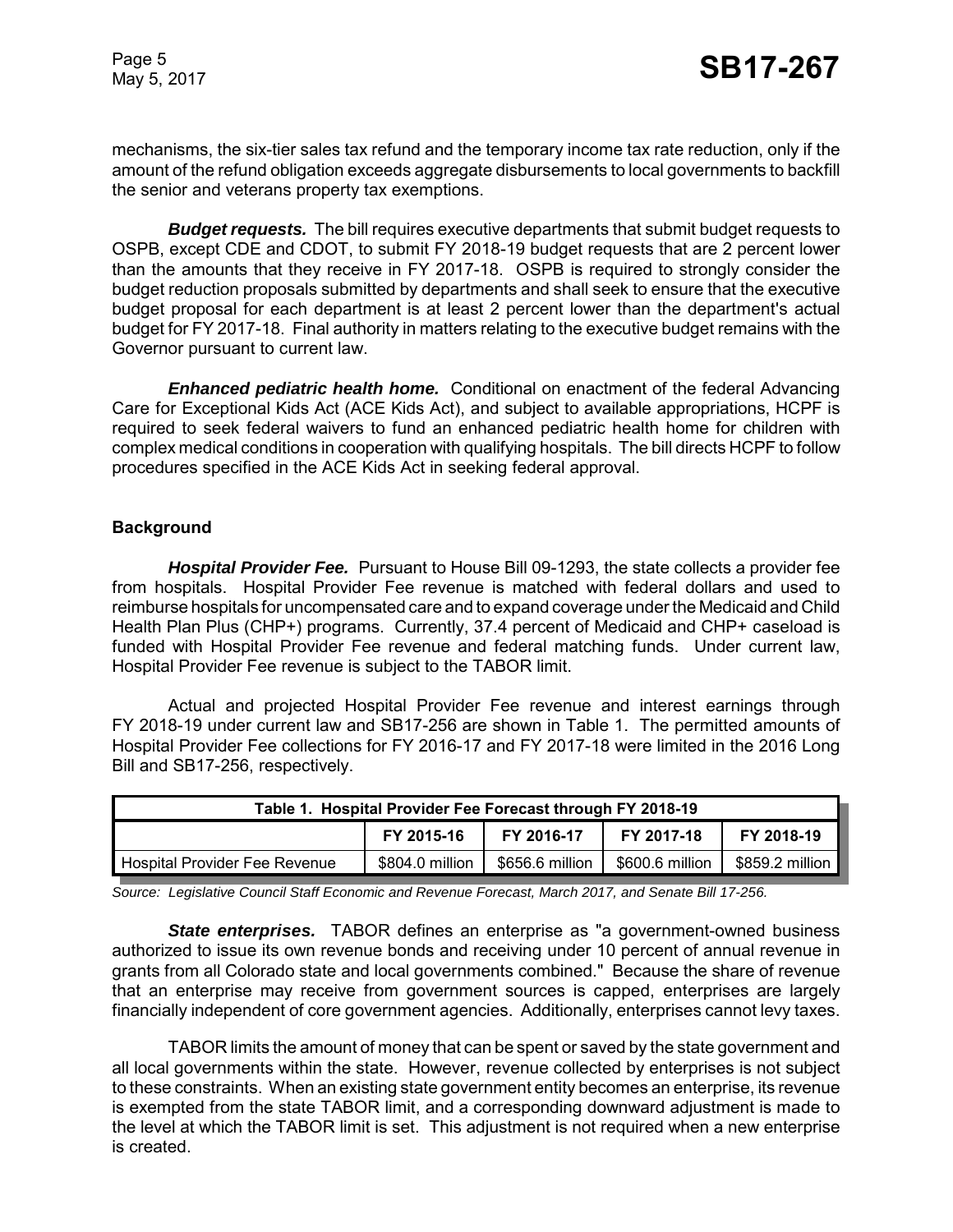*Lease-purchase agreements.* The state enters into lease-purchase agreements using financial instruments called certificates of participation (COPs). In this type of lease-purchase agreement, the state transfers its interests in a property to a lessor in exchange for cash and then leases the property back through annual lease payments. The lessor assigns its interests to a trustee, usually a commercial bank, who holds the title to the property, collects lease payments from the state, and makes payments to the investors. The state renews the lease each year and makes annual payments authorized through the Long Bill. The interest rate paid by the state is fixed and depends on market conditions at the time COPs are priced for sale. When the lease ends, the state owns the facility at no or minimal additional cost.

*Medicaid copayments.* Medicaid copayments are set in rules promulgated by HCPF and are subject to certain restrictions under federal law. Most significantly, total copayments paid by a recipient may not exceed 5 percent of the recipient's income. Under this requirement, copayments are not collected from recipients with no income.

Copayments for pharmaceuticals differ by client circumstances but averaged \$1.27 in FY 2015-16. Copayments for outpatient and emergency services were \$3.00. Copayments for outpatient services are capped at \$4.00 under federal law and regulations, while copayments for pharmaceuticals and emergency services may be doubled without exceeding federal maximums.

*Marijuana taxes.* Retail (recreational or non-medical) marijuana is subject to three state taxes. Two of these are sales taxes assessed when marijuana is sold to a consumer. Like most tangible personal property, retail marijuana is subject to the 2.9 percent state sales tax. Revenue from the state sales tax is subject to TABOR. Additionally, retail marijuana is subject to a special sales tax approved by voters as a component of Proposition AA in 2013. This tax is currently assessed at a rate of 10 percent, but voters have authorized the General Assembly to raise or lower the rate without further voter approval so long as it does not exceed 15 percent. Under current law, the rate of the special sales tax is scheduled to fall to 8 percent beginning in FY 2017-18. Revenue from the special sales tax is exempt from TABOR as a voter-approved revenue change.

Revenue from the 2.9 percent state sales tax on retail marijuana is collected in the MTCF. Revenue from the special sales tax is collected in the General Fund and transferred to the MTCF upon receipt. Revenue credited to the MTCF is spent in arrears; for example, revenue credited to the fund in FY 2016-17 is subject to appropriation by the General Assembly during the 2017 legislative session and expended to fund programs in FY 2017-18.

*Business personal property tax.* Unless they have adopted a specific exemption, local governments collect taxes on business personal property. Personal property generally includes machinery and equipment that is used by a business. Business personal property taxes are paid to counties and revenue from the tax is distributed by county treasurers to the appropriate taxing jurisdictions. Business personal property that spans multiple counties, such as railroads, pipelines, and utilities, are assessed by the Division of Property Taxation in the Department of Local Affairs. The division allocates these property values to different areas of the state.

*TABOR refund mechanisms.* For fiscal years when state revenue subject to TABOR exceeds the TABOR limit (Referendum C cap), the state is required to set aside the excess and issue refunds to taxpayers in the following fiscal year. The refund obligation also includes underrefunds of and other adjustments to previous TABOR refunds. TABOR allows the state to use any reasonable method for refunds. Under current law, two mechanisms exist. When the refund obligation is sufficiently large, the state income tax rate is temporarily reduced from 4.63 percent to 4.50 percent. Other than the amount refunded through the temporary income tax rate reduction, all refunds are administered through a tiered sales tax refund available on annual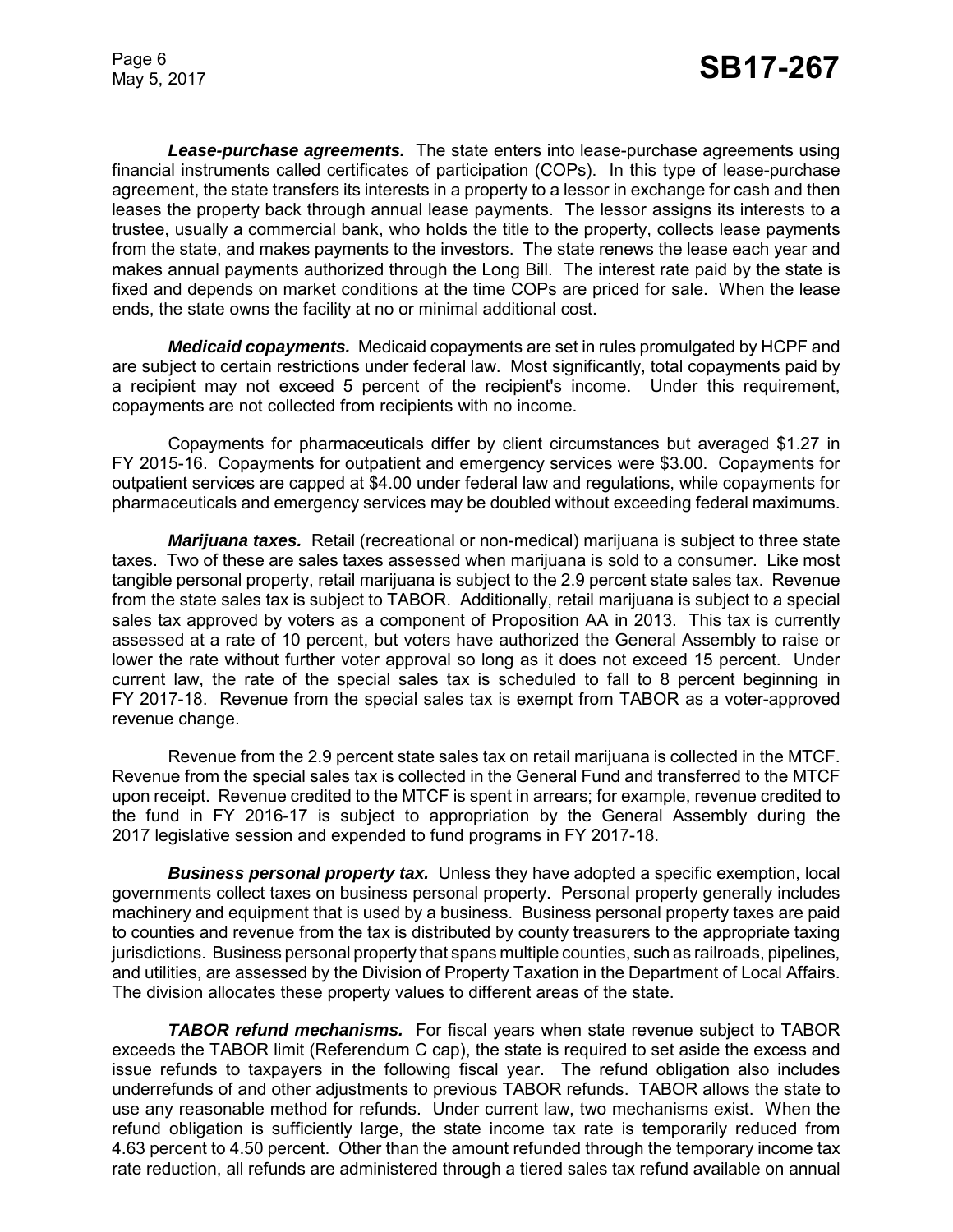income tax returns. Taxpayers are allowed to claim refund amounts in tiers according to their adjusted gross income, and per taxpayer refund amounts are set in order to approximate the amount of the total refund obligation.

*Senior homestead exemption and disabled veterans property tax exemption.* The Colorado Constitution allows a property tax exemption to qualifying seniors and disabled veterans. Currently, state policy is set so that 50 percent of the first \$200,000 of a senior or disabled veteran's home is exempt from taxation. The General Assembly is constitutionally empowered to adjust the \$200,000 threshold for the exemption, and this was set to \$0 during tax years 2003 to 2005 and 2009 to 2011. The state is required to reimburse local governments for lost property tax revenue attributable to the exemptions. Actual and projected state expenditures for reimbursements are presented in Table 2.

| Table 2. State Expenditures for Senior and Disabled Veterans Exemptions through FY 2019-20                  |                                                                                                                          |                                |                                |                                |  |
|-------------------------------------------------------------------------------------------------------------|--------------------------------------------------------------------------------------------------------------------------|--------------------------------|--------------------------------|--------------------------------|--|
|                                                                                                             | FY 2017-18<br>FY 2018-19<br>FY 2019-20<br>FY 2016-17<br>tax year 2017<br>tax year 2018<br>tax year 2019<br>tax year 2016 |                                |                                |                                |  |
| Senior Homestead Exemption<br><b>Disabled Veterans Exemption</b>                                            | \$133.1 million<br>2.9 million                                                                                           | \$144.8 million<br>3.3 million | \$157.2 million<br>3.5 million | \$171.2 million<br>3.8 million |  |
| \$175.0 million<br>\$148.0 million<br>\$160.7 million<br>\$136.0 million<br><b>Total State Expenditures</b> |                                                                                                                          |                                |                                |                                |  |

*Source: Legislative Council Staff Economic and Revenue Forecast, March 2017. Totals may not sum due to rounding.*

*Statutory transfers.* Senate Bill 17-262 amends transfers previously authorized by Senate Bill 09-228. Pursuant to SB17-262, these transfers are scheduled as follows:

- for FY 2017-18, \$79.0 million to the HUTF;
- for FY 2018-19, \$160.0 million to the HUTF and \$60.0 million to the CCF; and
- for FY 2019-20, \$160.0 million to the HUTF and \$60.0 million to the CCF.

*Advancing Care for Exceptional (ACE) Kids Act.* First introduced in Congress in 2015, the ACE Kids Act proposes changes to the coordination of health care for children with complex medical conditions who receive health care coverage through Medicaid. Under the act, states would be authorized to coordinate care through medical homes providing comprehensive health services. The ACE Kids Act has not yet been enacted at the federal level.

#### **State Revenue**

The bill increases state revenue by the amounts shown in Table 3. The impacts presented are described in detail below.

| Table 3. State Revenue through FY 2019-20 under SB17-267*                                                         |                                            |                                             |                                              |  |  |
|-------------------------------------------------------------------------------------------------------------------|--------------------------------------------|---------------------------------------------|----------------------------------------------|--|--|
| FY 2017-18<br>FY 2018-19<br>FY 2019-20                                                                            |                                            |                                             |                                              |  |  |
| Repeal of SB17-256<br>Healthcare Affordability Fee Cash Fund <sup>1</sup>                                         | \$264,100,000<br>264.100.000               |                                             |                                              |  |  |
| <b>Lease-Purchase Agreements</b><br>State Highway Fund<br>Departmental Cash Funds                                 |                                            | \$500,000,000<br>380,000,000<br>120,000,000 | \$500,000,000<br>500.000.000                 |  |  |
| <b>Marijuana Taxes</b><br>General Fund (Special Tax Increased to 15%)<br>Marijuana Tax Cash Fund (2.9% Sales Tax) | \$39,892,603<br>70,026,375<br>(30,133,772) | \$44,187,163<br>77,564,927<br>(33,377,764)  | \$45,970,802<br>80,695,879<br>(34, 725, 077) |  |  |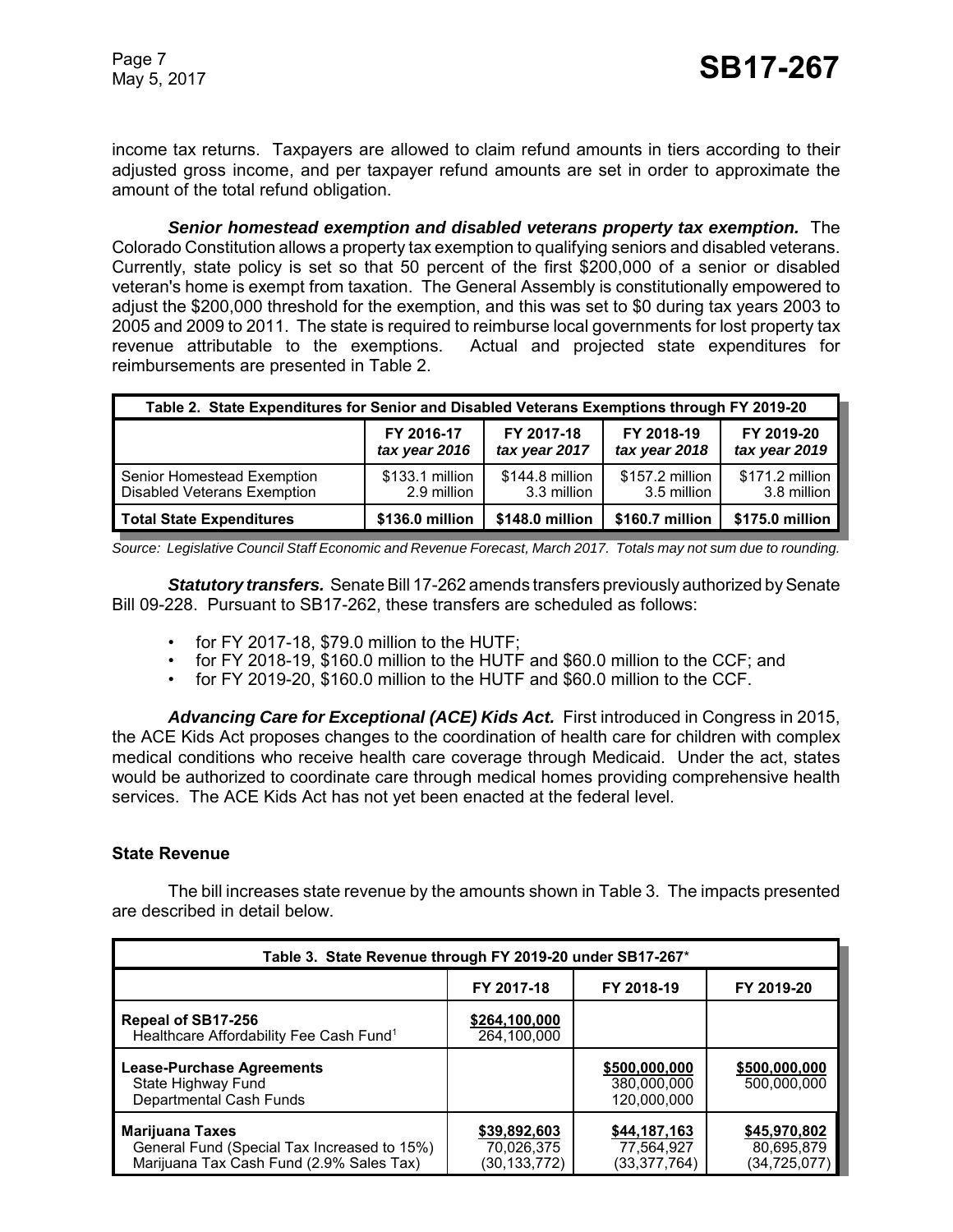| Table 3. State Revenue through FY 2019-20 under SB17-267* (Cont.)                                                                                                             |                                                              |                                                                           |                                                            |  |  |
|-------------------------------------------------------------------------------------------------------------------------------------------------------------------------------|--------------------------------------------------------------|---------------------------------------------------------------------------|------------------------------------------------------------|--|--|
|                                                                                                                                                                               | FY 2017-18                                                   | FY 2018-19                                                                | FY 2019-20                                                 |  |  |
| <b>Business Personal Property Tax Credits</b><br>General Fund (Repeal Existing Credit)<br>General Fund (Authorize Expanded Credit)                                            |                                                              | (\$9,794,009)<br>180.616<br>(9,974,625)                                   | (\$19,950,727)<br>185.622<br>(20, 136, 349)                |  |  |
| <b>Conservation Easement Nonrefundability</b><br><b>General Fund</b>                                                                                                          | \$2,523,360<br>2,523,360                                     | \$4,937,008<br>4,937,008                                                  | \$2,413,648<br>2,413,648                                   |  |  |
| <b>Total State Revenue</b><br>General Fund<br>State Highway Fund<br>Healthcare Affordability Fee Cash Fund <sup>1</sup><br>Marijuana Tax Cash Fund<br>Departmental Cash Funds | \$306,515,962<br>72.549.734<br>264,100,000<br>(30, 133, 772) | \$539,330,162<br>72,707,926<br>380.000.000<br>(33,377,764)<br>120.000.000 | \$528,433,723<br>63,158,800<br>500.000.000<br>(34,725,077) |  |  |

*\*Totals may not sum due to rounding.*

<sup>1</sup> Revenue to the Healthcare Affordability and Sustainability Fee Cash Fund is presented relative to current law revenue to the Hospital Provider Fee Cash Fund, and revenue to the Hospital Provider Fee cash fund is not shown.

*Repeal of Senate Bill 17-256.* This bill repeals SB17-256, which constrained Hospital Provider Fee collections by \$264.1 million in FY 2017-18. Relative to Hospital Provider Fee Cash Fund revenue that would otherwise be collected, the bill increases Healthcare Affordability and Sustainability Fee Cash Fund revenue by \$264.1 million in FY 2017-18 only.

*Lease-purchase agreements.* Beginning in FY 2018-19, state revenue will increase from the sale of COPs through the execution of lease-purchase agreements. The amount of new revenue is expected to total \$500.0 million for each of four fiscal years between FY 2018-19 and FY 2021-22. For FY 2018-19 only, \$120.0 million is allocated for capital projects and \$380.0 million is deposited in the SHF. The amount allocated for capital projects is assumed to be deposited in cash funds for the affected agency or higher education institution; the specific cash funds affected are unknown at this time. For FY 2019-20, FY 2020-21, and FY 2021-22, the bill increases SHF revenue by \$500.0 million.

*Marijuana taxes.* Effective in FY 2017-18, the bill exempts retail marijuana from the 2.9 percent state sales tax. The exemption is expected to reduce MTCF revenue by \$30.1 million in FY 2017-18 and \$33.4 million in FY 2018-19.

Effective in FY 2017-18, the bill increases the retail marijuana special sales tax rate from 8 percent to 15 percent, and increases the state allocation of retail marijuana special sales tax revenue from 85 percent to 90 percent. These provisions are expected to increase General Fund revenue by \$70.0 million in FY 2017-18 and \$77.6 million in FY 2018-19. Portions of this revenue are transferred to the MTCF and the SPSF as described in the state transfers section, below.

Estimates for marijuana tax revenue are based on the March 2017 Legislative Council Staff forecast and do not incorporate assumptions for changes in purchaser behavior resulting from the increased tax rate. To the extent that consumers respond to the increase by reducing retail marijuana consumption, the revenue impact presented in this fiscal note is overstated.

*Income tax credits for business personal property tax paid.* Under current law, a state income tax credit is available for businesses with less than \$15,000 in personal property. The bill repeals this credit after tax year 2018, one year before the credit is scheduled to repeal under current law. Repealing the existing credit is expected to increase General Fund revenue by \$366,000 in tax year 2019. This estimate is based on the amount of credit claimed for tax year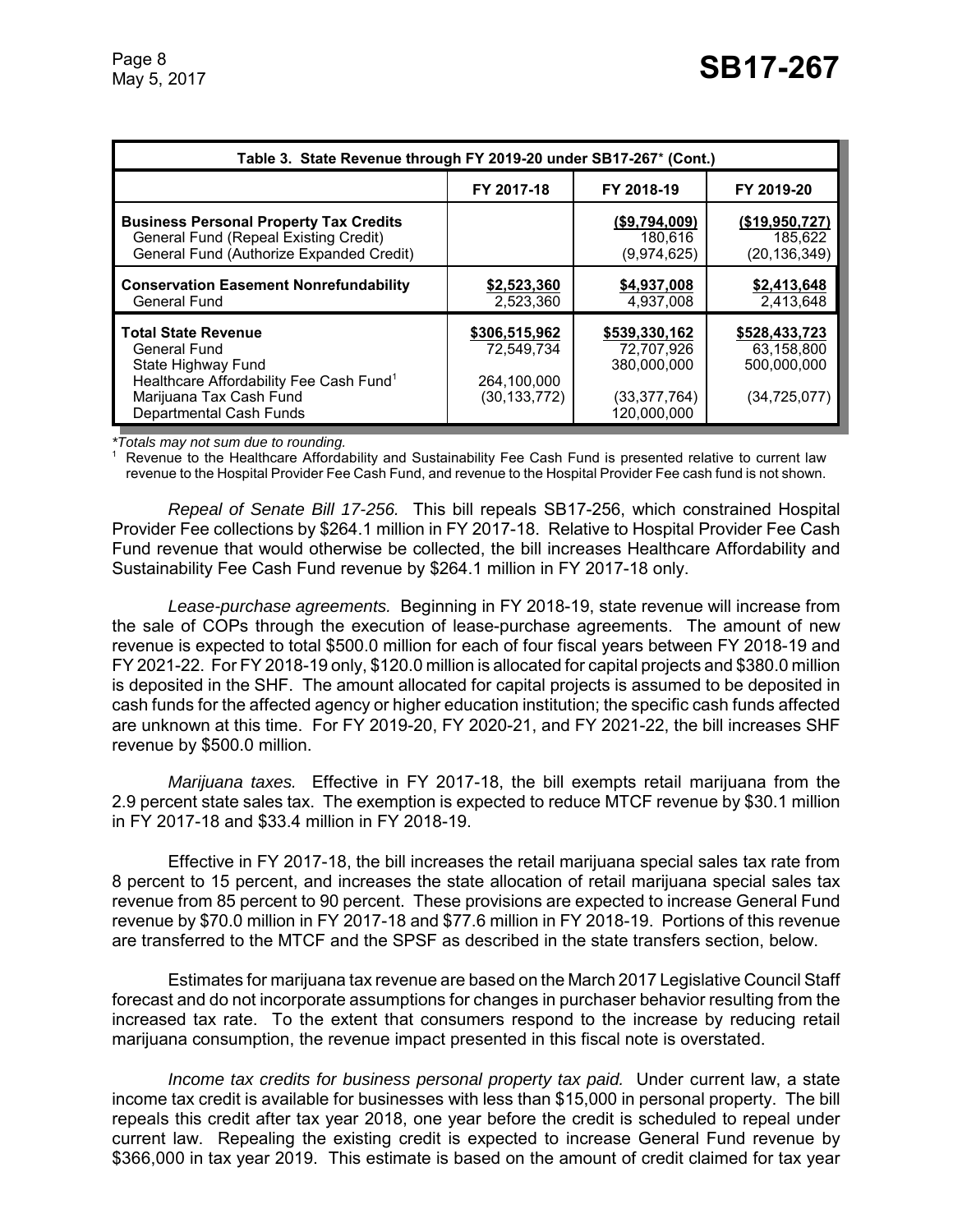2015, grown annually by the 2016 Legislative Council Staff forecast for nonresidential property values. The estimate reflects an 8.7 percent utilization rate based on county-level property tax data reported for 2015.

Beginning in tax year 2019, the bill authorizes an expanded state income tax credit available to all locally-assessed businesses that pay business personal property tax. This credit is expected to reduce General Fund revenue by \$10.0 million in FY 2018-19 and \$20.1 million in FY 2019-20. The estimate for FY 2018-19 represents a half-year impact on an accrual accounting basis. Estimates are based on 2015 property tax data reported by county assessors, grown annually by the forecast for nonresidential property values. Relative to the current credit, this fiscal note assumes a higher rate of utilization for the new credit based on the assumption that a larger credit will be more attractive to businesses, and that larger eligible businesses are able to access additional tax preparation resources. Specifically, these rates of utilization are assumed:

- for taxpayers with less than \$15,000 in business personal property, 8.7 percent;
- for taxpayers with between \$15,000 and \$50,000 in business personal property, 50 percent; and
- for taxpayers with greater than \$50,000 in business personal property, 100 percent.

*Conservation easement income tax credit refundability.* General Fund revenue is expected to increase by \$2.5 million in FY 2017-18 and \$4.9 million in FY 2018-19 because the conservation easement income tax credit is expected to become nonrefundable in these years. Under current law, part of the gross conservation easement income tax credit becomes refundable during tax years following fiscal years for which the state incurs a TABOR surplus. Taxpayers claiming a conservation easement credit, or carrying forward credit from prior tax years, receive up to \$50,000 as a refundable credit in tax years following fiscal years for which the state incurs a TABOR refund obligation. Under current law, the tax credit is expected to be refundable in both tax years 2018 and 2019. Under the bill, state revenue subject to TABOR is expected to be reduced below the Referendum C cap, and the tax credit is expected not to be refundable. The revenue estimate for FY 2017-18 assumes a half-year impact for tax year 2018 on an accrual accounting basis.

*State transfers.* The bill's effects on state transfers relative to current law are summarized in Table 4. The impacts presented are described in detail below.

| Table 4. State Transfers under SB17-267*                                                                                                                        |                                                                    |                                                                    |                                                                    |  |  |  |
|-----------------------------------------------------------------------------------------------------------------------------------------------------------------|--------------------------------------------------------------------|--------------------------------------------------------------------|--------------------------------------------------------------------|--|--|--|
| FY 2017-18<br>FY 2018-19<br>FY 2019-20                                                                                                                          |                                                                    |                                                                    |                                                                    |  |  |  |
| <b>Transfers under Current Law</b><br>General Fund<br><b>Highway Users Tax Fund</b><br>Marijuana Tax Cash Fund                                                  | (\$150.1 million)<br>79.0 million<br>71.1 million                  | (\$238.7 million)<br>160.0 million<br>78.7 million                 | $($241.9 \text{ million})$<br>160.0 million<br>81.9 million        |  |  |  |
| Transfers under SB17-267<br>General Fund<br><b>Highway Users Tax Fund</b><br>Marijuana Tax Cash Fund<br>State Public School Fund                                | (\$210.4 million)<br>79.0 million<br>101.4 million<br>30.0 million | (\$132.0 million)<br>112.3 million<br>19.7 million                 | (\$137.3 million)<br>116.8 million<br>20.5 million                 |  |  |  |
| <b>Change to Transfers under SB17-267</b><br><b>General Fund</b><br><b>Highway Users Tax Fund</b><br>Marijuana Tax Cash Fund<br><b>State Public School Fund</b> | (\$60.3 million)<br>30.3 million<br>30.0 million                   | \$106.7 million<br>(160.0 million)<br>33.6 million<br>19.7 million | \$104.6 million<br>(160.0 million)<br>34.9 million<br>20.5 million |  |  |  |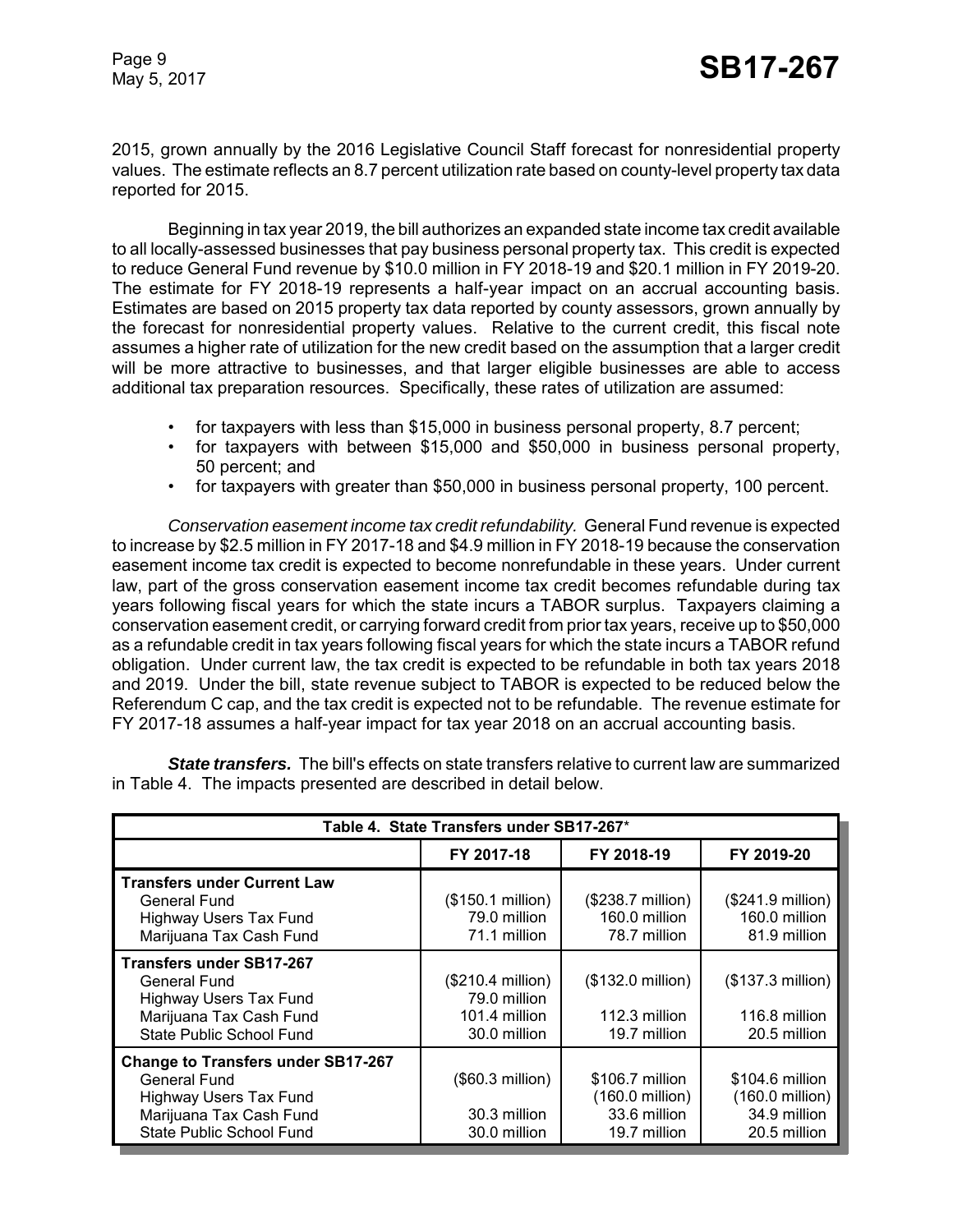*Marijuana Tax Cash Fund.* Under current law, the state share of the retail marijuana special sales tax is credited to the General Fund and transferred to the MTCF. Based on the March 2017 Legislative Council Staff forecast, transfers are expected to equal \$71.1 million in FY 2017-18 and \$78.7 million in FY 2018-19. The bill increases the special sales tax rate from 8 percent to 15 percent, increases the state share from 85 percent to 90 percent, and decreases the portion of the state share transferred to the MTCF from 100 percent to 71.85 percent. The net impact of these changes is a 42.6 percent increase in the amount of the transfer.

*State Public School Fund.* For FY 2017-18 only, the bill transfers \$30.0 million from the General Fund to the SPSF. For FY 2018-19 and subsequent years, this transfer is equal to 12.59 percent of the state share of retail marijuana special sales tax revenue. This amount is estimated at \$19.7 million in FY 2018-19 and \$20.5 million in FY 2019-20.

*Highway Users Tax Fund.* The bill repeals General Fund transfers to the HUTF scheduled in FY 2018-19 and FY 2019-20 under SB17-262. In each year, the amount of the transfer scheduled under current law is \$160.0 million. Revenue transferred to the HUTF is paid to the SHF.

## **TABOR Impact**

This bill eliminates the \$288.6 million TABOR refund obligation expected to be set aside in the budget for FY 2018-19 under current law. Table 5 presents the effects of the bill on state revenue subject to TABOR and the Referendum C cap. These are described in detail below.

| Table 5. TABOR Impact of SB17-267*                                                                                                                                                                                                    |                                                                                           |                                                                                           |  |  |  |
|---------------------------------------------------------------------------------------------------------------------------------------------------------------------------------------------------------------------------------------|-------------------------------------------------------------------------------------------|-------------------------------------------------------------------------------------------|--|--|--|
|                                                                                                                                                                                                                                       | FY 2017-18                                                                                | FY 2018-19                                                                                |  |  |  |
| <b>TABOR Situation under Current Law and SB17-256</b><br>State Revenue Subject to TABOR<br>Referendum C Cap<br>Revenue Above (Below) Referendum C Cap                                                                                 | \$13,884.6 million<br>13,884.6 million<br>0                                               | \$14,825.8 million<br>14,537.2 million<br>288.6 million                                   |  |  |  |
| <b>Changes to TABOR Computation under SB17-267</b><br>General Fund Revenue Subject to TABOR<br><b>Conservation Easement Credit Nonrefundability</b><br>Repeal Existing BPPT Income Tax Credit<br>Authorize New BBPT Income Tax Credit | \$2.5 million<br>2.5 million                                                              | $( $4.9$ million)<br>4.9 million<br>0.2 million<br>$(10.0 \text{ million})$               |  |  |  |
| Cash Fund Revenue Subject to TABOR<br>Repeal of Hospital Provider Fee<br><b>Enterprise Expenditures to HCPF</b><br>Retail Marijuana Sales Tax Exemption                                                                               | (615.0 million)<br>(600.6 million)<br>15.7 million<br>$(30.1$ million)<br>(200.0 million) | (876.9 million)<br>(859.2 million)<br>15.7 million<br>$(33.4$ million)<br>(209.4 million) |  |  |  |
| Adjustment to Referendum C Cap<br><b>State TABOR Situation under SB17-267</b><br>State Revenue Subject to TABOR<br>Referendum C Cap<br>Revenue (Below) Referendum C Cap                                                               | \$13,272.1 million<br>13,684.6 million<br>(412.5 million)                                 | \$13,944.1 million<br>14,327.8 million<br>(383.7 million)                                 |  |  |  |
| <b>Change from Current Law</b><br>State Revenue Subject to TABOR<br>Referendum C Cap<br>Revenue Relative to Referendum C Cap                                                                                                          | (\$612.5 million)<br>(200.0 million)<br>(412.5 million)                                   | (\$881.7 million)<br>(209.4 million)<br>$(672.3$ million)                                 |  |  |  |

*\*Totals may not sum due to rounding.*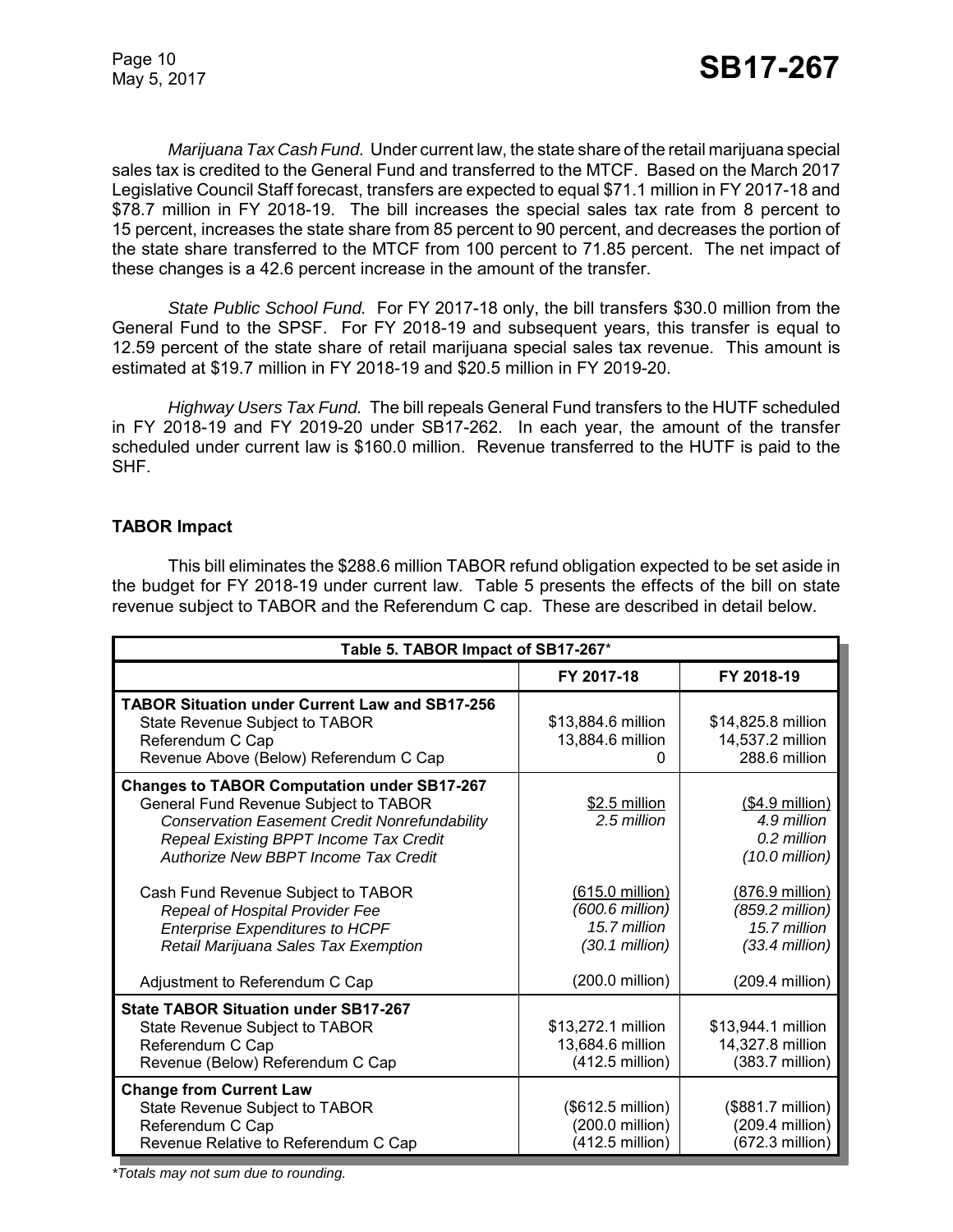**State revenue subject to TABOR.** The bill is expected to reduce state revenue subject to TABOR by \$612.5 million in FY 2017-18 and \$881.7 million in FY 2018-19.

*General Fund revenue.* General Fund revenue subject to TABOR will increase by \$2.5 million in FY 2017-18 and decrease by \$4.9 million in FY 2018-19. In both years, state income tax revenue is expected to increase because the bill results in the conservation easement income tax credit remaining nonrefundable in tax years 2018 and 2019. In FY 2018-19 only, this effect is expected to be more than offset by the net impact of repealing the existing credit for business personal property tax paid and authorizing the expanded credit in the bill.

*Cash fund revenue.* Repeal of the existing Hospital Provider Fee removes fee revenue from the state's current TABOR computation. Consistent with the forecast in Table 1, this effect is estimated to reduce state revenue subject to TABOR by \$600.6 million in FY 2017-18, relative to the reduction in SB17-256, and \$859.2 million in FY 2018-19. The reduction is partially offset by the amount of enterprise revenue assumed to be spent on other HCPF programs under SB17-267. The bill permits the expenditure of enterprise fee revenue to offset lost federal matching moneys for HCPF programs. This amount is estimated at \$15.7 million annually, which would be moved across TABOR district boundaries and would remain subject to TABOR under the bill.

Exempting retail marijuana from the state sales tax is expected to reduce MTCF revenue subject to TABOR by \$30.1 million in FY 2017-18 and by \$33.4 million in FY 2018-19. Additional revenue collected from the special sales tax is exempt from TABOR as a voter-approved revenue change.

Revenue from lease-purchase agreements is exempt from TABOR as a property sale.

*Referendum C Cap.* The bill makes a downward adjustment to the Referendum C cap. The amount of the adjustment is specified at \$200.0 million in FY 2017-18, and is effectively grown thereafter by the inflation and population growth adjustments applied to the total cap each year. Based on projections for inflation and population adjustment factors, the bill is expected to reduce the cap by \$209.4 million in FY 2018-19 relative to current law.

*TABOR refund mechanisms.* The bill decrees that reimbursements paid to local governments for their property tax revenue losses attributable to the senior homestead exemption and the disabled veterans property tax exemption constitute a TABOR refund mechanism in years when the state administers a refund obligation. Reimbursements for these exemptions supplant the six-tier sales tax refund as the first refund mechanism triggered when a TABOR refund is administered. Based on the forecast in Table 2, revenue collected in excess of the Referendum C cap, up to \$160.7 million in FY 2017-18 and up to \$175.0 million in FY 2018-19, is refunded via reimbursements to local governments. Revenue that exceeds the Referendum C cap by more than this amount is refunded by the mechanisms in current law.

Under the bill, the state is not expected to refund a TABOR surplus for either FY 2017-18 or FY 2018-19. Fiscal years beyond FY 2018-19 are not estimated.

#### **State Expenditures**

The bill increases state expenditures by the amounts shown in Table 6. Expenditures of proceeds from COP sales for transportation and capital construction projects will occur when authorized by the Transportation Commission and the CDC and, as such, are omitted from Table 6. Expenditures from the Healthcare Affordability and Sustainability Fee Cash Fund are presented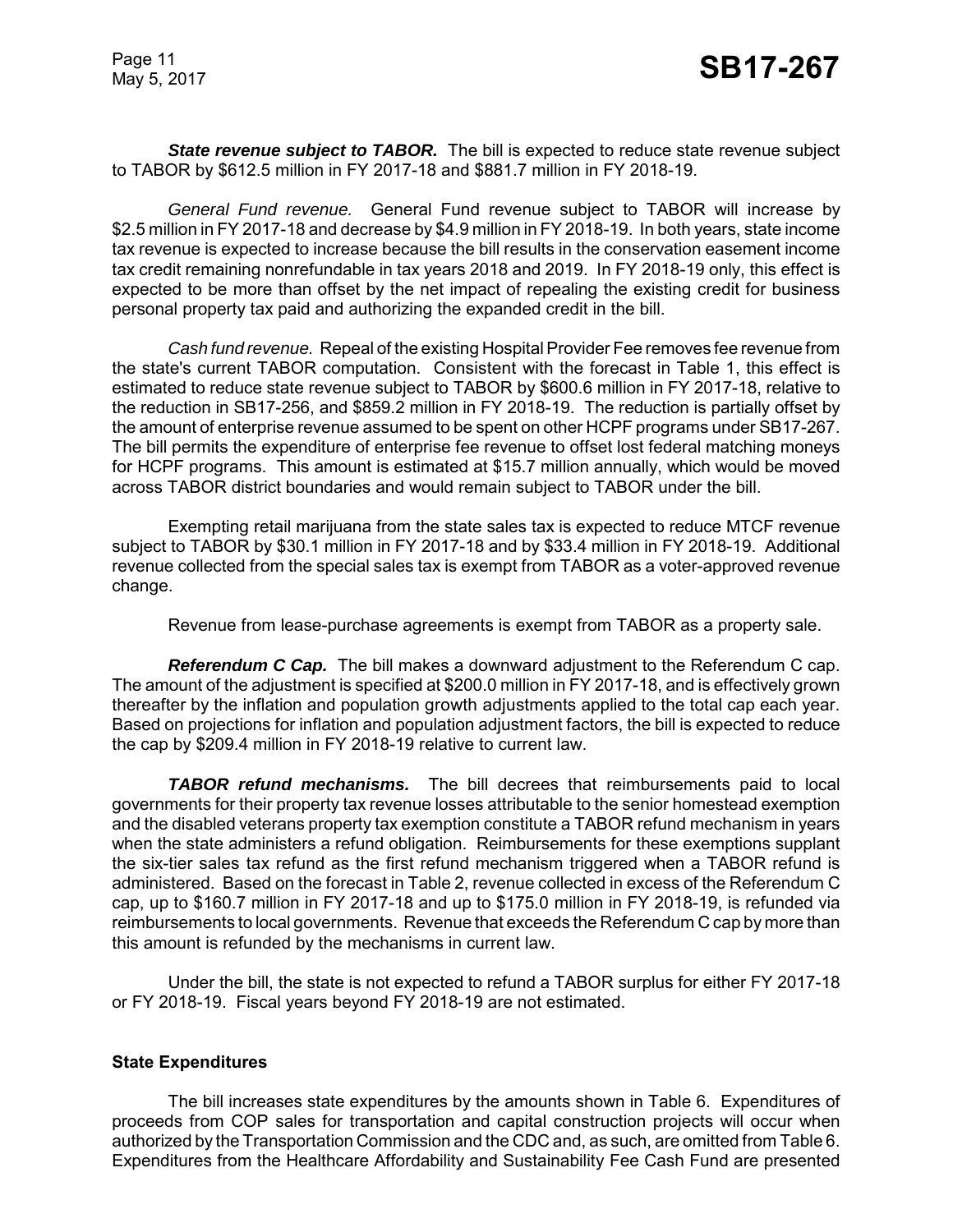relative to current law expenditures from the Hospital Provider Fee Cash Fund, and expenditures from the Hospital Provider Fee Cash Fund are not shown. The impacts presented are described in detail below.

| Table 6. State Expenditures through FY 2019-20 under SB17-267*                                                                                                                                                                                                    |                                                                        |                                                                         |                                                                                                    |                                                                                               |  |
|-------------------------------------------------------------------------------------------------------------------------------------------------------------------------------------------------------------------------------------------------------------------|------------------------------------------------------------------------|-------------------------------------------------------------------------|----------------------------------------------------------------------------------------------------|-----------------------------------------------------------------------------------------------|--|
|                                                                                                                                                                                                                                                                   | FY 2016-17<br>FY 2017-18<br>FY 2018-19<br>FY 2019-20<br>(current year) |                                                                         |                                                                                                    |                                                                                               |  |
| Repeal of SB17-256<br>Healthcare Affordability Fee Fund<br><b>Federal Funds</b>                                                                                                                                                                                   |                                                                        | \$528,200,000<br>264,100,000<br>264,100,000                             |                                                                                                    |                                                                                               |  |
| <b>Medicaid Copayments</b><br><b>General Fund</b><br>Healthcare Affordability Fee Fund<br><b>Federal Funds</b>                                                                                                                                                    |                                                                        | (\$1,818,901)<br>(320, 035)<br>(64, 835)<br>(1,434,031)                 | (\$4,365,362)<br>(768, 082)<br>(155, 605)<br>(3,441,675)                                           | ( \$4,801,898)<br>(844, 890)<br>(171, 165)<br>(3,785,842)                                     |  |
| Lease Payments <sup>1</sup><br><b>General Fund</b><br>State Highway Fund                                                                                                                                                                                          |                                                                        |                                                                         | \$37,500,000<br>9,000,000<br>28,500,000                                                            | \$75,000,000<br>25,000,000<br>50,000,000                                                      |  |
| Controlled Maintenance <sup>2</sup><br>Other Cash Funds                                                                                                                                                                                                           |                                                                        |                                                                         | \$113,852,921<br>113,852,921                                                                       |                                                                                               |  |
| K-12 School Funding<br><b>SPSF - Rural Schools</b><br>SPSF - Total Program and CSI                                                                                                                                                                                |                                                                        | \$30,000,000<br>30,000,000                                              | \$19,680,653<br>19,680,653                                                                         | \$20,475,074<br>20,475,074                                                                    |  |
| Tax Policy Implementation <sup>3</sup><br><b>General Fund</b><br>FTF <sup>3</sup><br><b>Centrally Appropriated Costs</b>                                                                                                                                          | \$3,750<br>3,750                                                       |                                                                         |                                                                                                    | \$63,629<br>53,064<br>$0.6$ FTE<br>10,566                                                     |  |
| <b>Total State Expenditures</b><br><b>General Fund</b><br>Healthcare Affordability Fee Fund <sup>4</sup><br>State Highway Fund <sup>2</sup><br>State Public School Fund<br><b>Other Cash Funds</b><br><b>Federal Funds</b><br><b>Centrally Appropriated Costs</b> | \$3,750<br>3,750                                                       | \$556,381,099<br>(320, 035)<br>264,035,165<br>30,000,000<br>262,665,969 | \$166,668,212<br>8,231,918<br>(155, 605)<br>28,500,000<br>19,680,653<br>113,852,921<br>(3,441,675) | \$90,736,805<br>24,208,173<br>(171, 165)<br>50,000,000<br>20,475,074<br>(3,785,842)<br>10,566 |  |
| FTE <sup>3</sup>                                                                                                                                                                                                                                                  |                                                                        |                                                                         |                                                                                                    | 0.6 FTE                                                                                       |  |

*\*Totals may not sum due to rounding.*

<sup>1</sup> Lease payments are expected to reach \$150.0 million annually beginning in FY 2021-22. \$50.0 million will be paid from the SHF, and the remainder will be paid from the General Fund.

<sup>2</sup> The bill requires that \$113.9 million from COP proceeds be expended for controlled maintenance. Other COP proceeds will be expended for transportation and capital construction projects on a schedule determined by the Transportation Commission and the CDC.

<sup>3</sup> For FY 2020-21 and subsequent fiscal years, the Department of Revenue will require General Fund expenditures of \$120,634 and an allocation of 1.4 FTE.

<sup>4</sup> Expenditures from the Healthcare Affordability and Sustainability Fee Cash Fund are presented relative to current law expenditures from the Hospital Provider Fee Cash Fund, and expenditures from the Hospital Provider Fee cash fund are not shown.

*Colorado Healthcare Affordability and Sustainability Enterprise.* Expenditures expected to be paid from the Hospital Provider Fee Cash Fund under current law will be paid from the Healthcare Affordability and Sustainability Fee Cash Fund under the bill. Relative to Hospital Provider Fee expenditures under current law, expenditures from the cash fund are expected to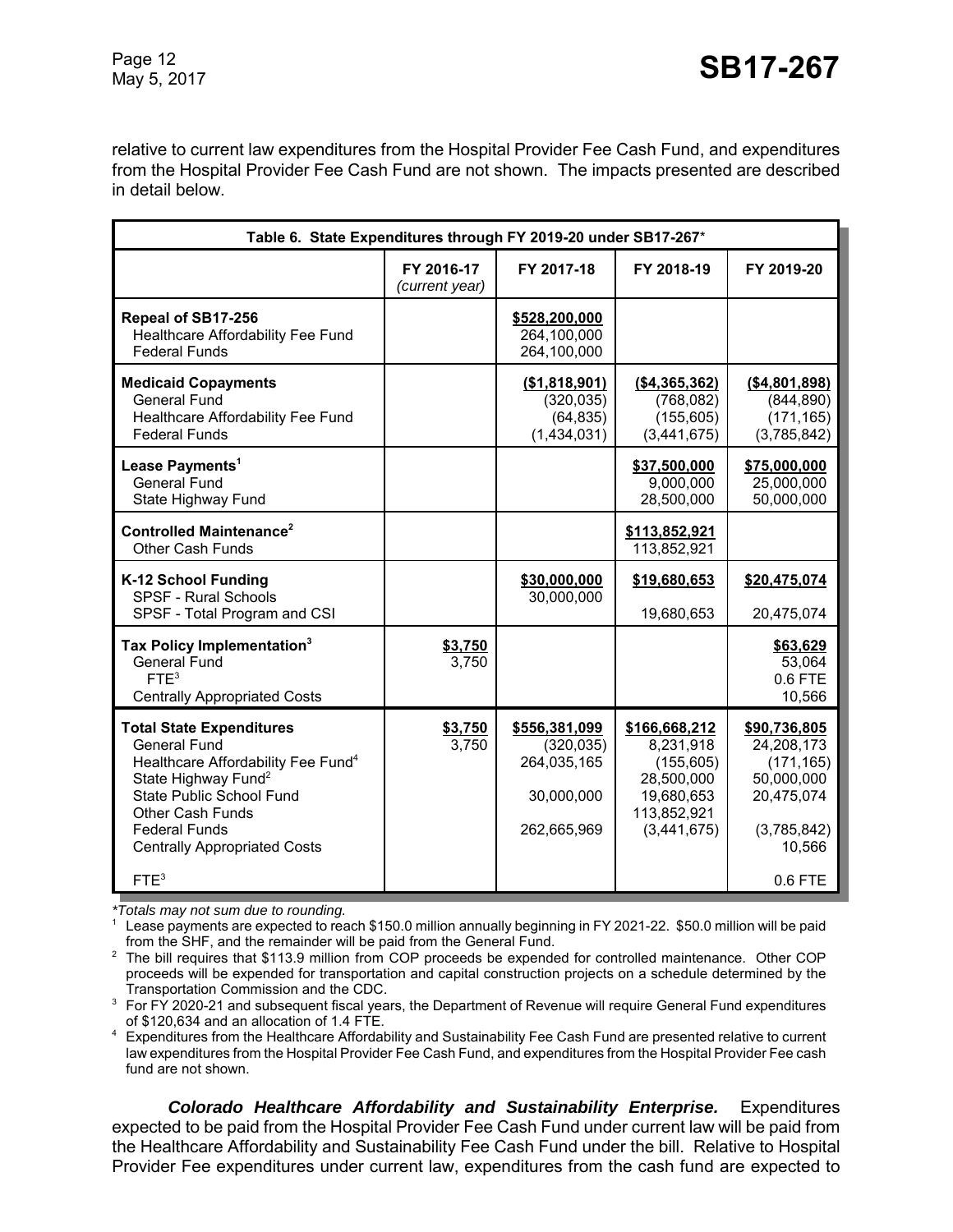increase by \$528.2 million in FY 2017-18 only, as fee revenue and corresponding federal matching funds will no longer be constrained as required under SB17-256. Expenditures will increase by \$264.1 million from each of the Healthcare Affordability and Sustainability Fee Cash Fund and federal funds.

*Administration.* Administrative expenditures for HCPF will be constrained according to a methodology developed by OSPB and the JBC Staff. To the extent that administrative costs are reduced, reimbursements to hospitals are expected to increase by a corresponding amount. Because the bill does not change the primary purpose or use of the enterprise fee compared with the existing Hospital Provider Fee, this fiscal note assumes that the enterprise portion of the bill entails no net impact on workload to the department and that all transition activities can be accomplished within existing appropriations. Technical changes to appropriations will be required to allow spending authority from the new cash fund. It is assumed that contracts for consultant services for the development of a health care delivery system reform incentive payments program will be addressed through the annual budget process.

*Medicaid copayments.* Beginning in 2018, the bill requires that copayments be doubled relative to their amounts for FY 2015-16, unless doubling the copayments would exceed their allowed maximum under federal law. Medicaid copayments are expected to increase by the amounts shown in Table 7. Additional copayments received by healthcare providers will offset the amounts required to be spent for medical services premiums from the General Fund, the Healthcare Affordability and Sustainability Fee Cash Fund, and federal funds by the amounts presented in Table 6.

| Table 7. Medicaid Copayments under SB17-267 |                                                                                               |          |                         |  |  |  |
|---------------------------------------------|-----------------------------------------------------------------------------------------------|----------|-------------------------|--|--|--|
|                                             | FY 2018-19**<br>FY 2015-16<br><b>CY 2018</b><br><b>Expenditures</b><br>Copayment<br>Copayment |          |                         |  |  |  |
| Pharmaceuticals                             | $$1.27*$                                                                                      | $$2.54*$ | $($4.0$ million)        |  |  |  |
| <b>Outpatient Services</b>                  | 3.00                                                                                          | 4.00     | $(0.2 \text{ million})$ |  |  |  |
| <b>Emergency Services</b>                   | 3.00                                                                                          | 6.00     | $(0.1$ million)         |  |  |  |

*\*Average amounts. \*First full year impact.*

Federal law and regulations exempt a significant portion of Medicaid recipients, accounting for 53.4 percent of pharmaceutical purchases, from paying copayments at or above the levels in current law. The estimates in this fiscal note anticipate that the bill has no expenditure impact attributable to services provided to these clients. Among clients for whom copayments are increased, the additional costs could decrease health care utilization. Future costs attributable to different utilization rates and consequent health outcomes are not estimated in this fiscal note.

*Lease payments.* Lease-purchase agreements will be executed in four \$500.0 million installments beginning in FY 2018-19. The state will be required to make lease payments beginning in FY 2018-19, and lease payments are expected to reach their maximum level, \$150.0 million annually, in FY 2021-22. For a given fiscal year, the first \$9.0 million in lease payments will be made from the General Fund or another available revenue source identified by the General Assembly. The next \$50.0 million will be made from the State Highway Fund. Any remaining payment amount, up to \$91.0 million, will be made from the General Fund or another available source. Beginning in FY 2021-22, annual expenditures for lease payments from the General Fund and the State Highway Fund are expected to total \$100.0 million and \$50.0 million, respectively.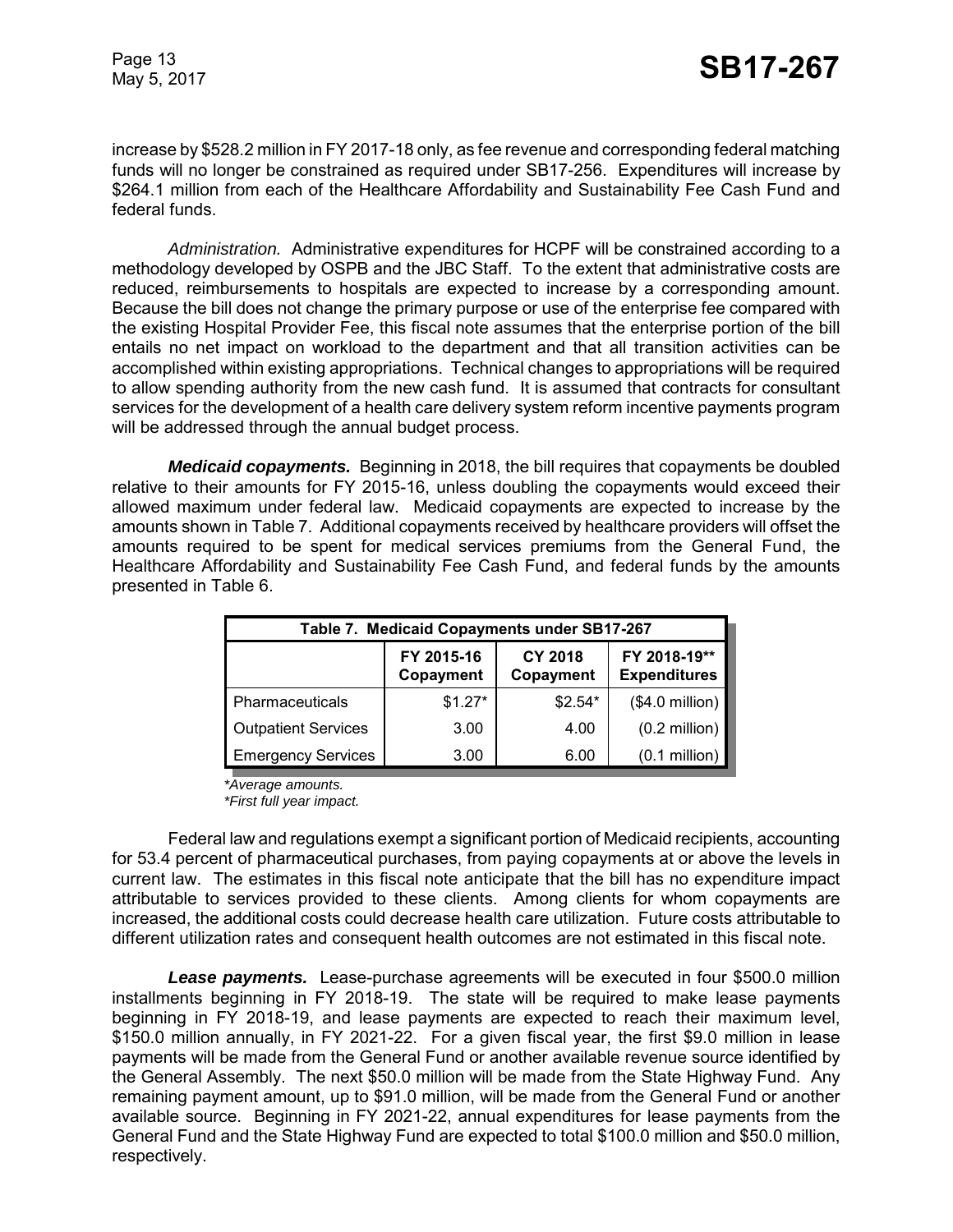*Transportation and capital construction projects.* Transportation and capital construction projects are funded from the SHF and departmental cash funds, respectively, at the discretion of the Transportation Commission and the General Assembly, particularly the CDC.

*State Highway Fund allocation.* Between FY 2018-19 and FY 2021-22, the bill makes \$1.8 billion available for transportation projects eligible for Tier 1 funding as ten-year development program projects. The specific projects funded will be determined by the Transportation Commission, subject to the requirement that at least 25 percent of funds, or \$450 million, be spent for projects in counties with fewer than 50,000 people as of July 2015.

*Capital construction allocation.* The bill requires that the first \$113,852,921 in COP proceeds allocated for capital construction be used for controlled maintenance as follows:

- \$13,006,081 for level I controlled maintenance;
- \$60,637,305 for level II controlled maintenance; and
- \$40,209,535 for level III controlled maintenance.

Any amount remaining after controlled maintenance allocations are paid, totaling up to \$6,147,079, may be expended for capital construction projects as prioritized by the CDC. Proceeds for controlled maintenance and capital construction projects will be deposited in the departmental cash fund associated with the project, and construction and maintenance expenditures will be paid from these funds.

*K-12 school funding.* Marijuana tax revenue deposited in the SPSF is required to be expended by CDE for K-12 school funding. In FY 2017-18, \$30.0 million will be allocated to rural school districts, with \$13.5 million paid to small rural school districts with fewer than 1,000 pupils and \$16.5 million paid to large rural school districts with between 1,000 and 6,500 pupils. Distributions to individual districts and schools will be made on a proportionate basis according to these districts' total funded pupil counts for the 2016-17 school year. In FY 2018-19 and subsequent fiscal years, marijuana tax revenue allocated to the SPSF will be expended for the state share of total program funding and for charter schools overseen by the CSI.

*Implementation of tax policy changes.* General Fund expenditures for the Department of Revenue (DOR) will increase by \$3,750 in the current FY 2016-17 in order to program changes to the retail marijuana special sales tax rate in the state's tax software system. Notification of marijuana retailers can be accomplished within existing appropriations.

Beginning in FY 2019-20, General Fund expenditures for DOR will increase in order to implement the business personal property tax credit in the bill. The department is expected to require call center personnel to assist taxpayers eligible for the credit. Additionally, departmental costs will increase for document management and form processing. Expenditures for DOR are summarized in Table 8. For FY 2019-20 and subsequent years, expenditures are based on the assumed rate of utilization of the new credit. To the extent that the utilization rate is different than expected, expenditures could be higher or lower than presented here.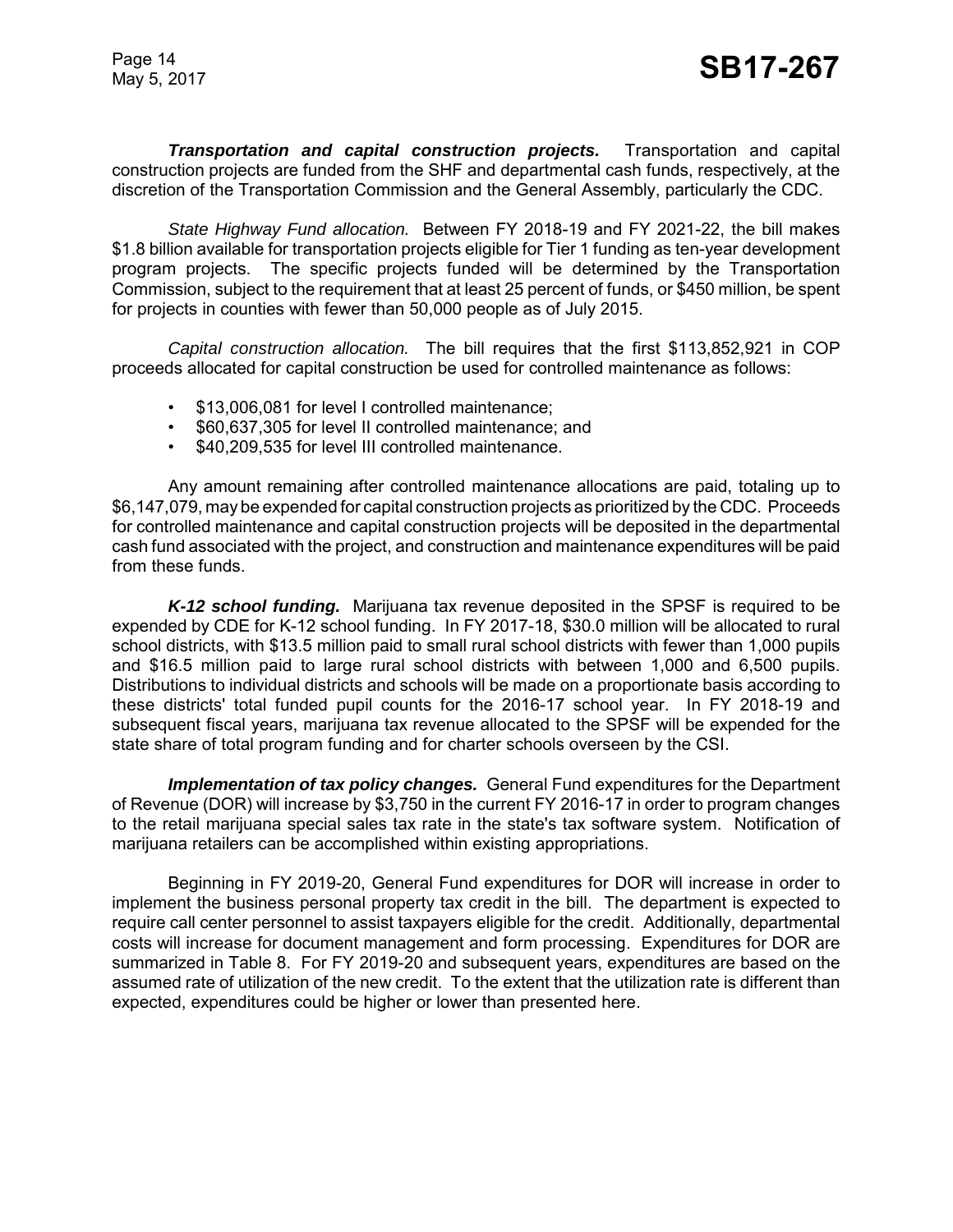| Table 8. Department of Revenue Expenditures under SB17-267 |                            |            |                |  |
|------------------------------------------------------------|----------------------------|------------|----------------|--|
|                                                            | FY 2016-17<br>current year | FY 2019-20 | FY 2020-21     |  |
| <b>Personal Services</b>                                   |                            | \$28,086   | \$65,538       |  |
| <b>FTE</b>                                                 |                            | 0.6 FTE    | <b>1.4 FTE</b> |  |
| <b>Operating Expenditures and Capital Outlay Costs</b>     |                            | 570        | 6,033          |  |
| Programming Costs (GenTax)                                 | \$3,750                    |            |                |  |
| Document Management and Postage                            |                            | 24,408     | 24,408         |  |
| <b>Centrally Appropriated Costs</b>                        |                            | 10,566     | 24,656         |  |
| <b>Total Expenditures</b>                                  | \$3,750                    | \$63,629   | \$120,634      |  |

*Implementation of lease-purchase agreements.* Beginning in FY 2017-18, the bill potentially increases expenditures for the preparation and administration of lease-purchase agreements. The amounts of these expenditures and the agencies for which they will be required depend on the structure of the lease-purchase agreements and what state facilities are chosen as collateral. For this reason, expenditures are indeterminate and assumed to be addressed through the annual budget process. Workload impacts affect the Departments of Personnel and Administration, Higher Education, Law, and Treasury as described in the following paragraphs.

*Department of Personnel and Administration.* Workload in the Office of the State Architect will increase during FY 2017-18 to identify facilities that can be collateralized in lease-purchase agreements. This increase can be accomplished within existing departmental appropriations. To the extent that lease-purchase agreements are executed on facilities in the Capitol Complex, DPA will require additional staff, up to 0.3 FTE at the Accountant II level, to execute and administer lease-purchase agreements.

*Department of Higher Education.* Institutional workload will increase for accounting and legal staff responsible for the execution and ongoing administration of lease-purchase agreements made for facilities at institutions of higher education. Because facilities are to be selected by DPA and OSPB, it is unknown which institutions will be affected by the policy change.

*Department of Law.* To the extent that lease-purchase agreements are executed on facilities outside of institutions of higher education, expenditures in the Department of Law may increase for legal services. Depending on the structure of agreements, legal services are estimated at up to 150 hours per building on which a lease-purchase agreement is executed and assessed at a cost of \$95.05 per hour.

*Department of the Treasury.* The bill is expected to increase workload in the Department of the Treasury for the execution and ongoing administration of lease-purchase agreements. Workload for any new lease-purchase agreements is expected to be accomplished within existing departmental appropriations.

*Executive budget.* All executive departments except CDE and CDOT are required to submit FY 2018-19 budget requests to OSPB that are 2 percent lower than the agency budgets received for FY 2017-18. All agencies employ staff responsible for the preparation of annual budget requests, and this requirement is not expected to increase budget staff workload by more than a minimal amount. OSPB is required to seriously consider reduced agency budget requests when preparing the executive budget request for the JBC. Any workload increase resulting from consideration of budget cuts can be accomplished within existing office appropriations.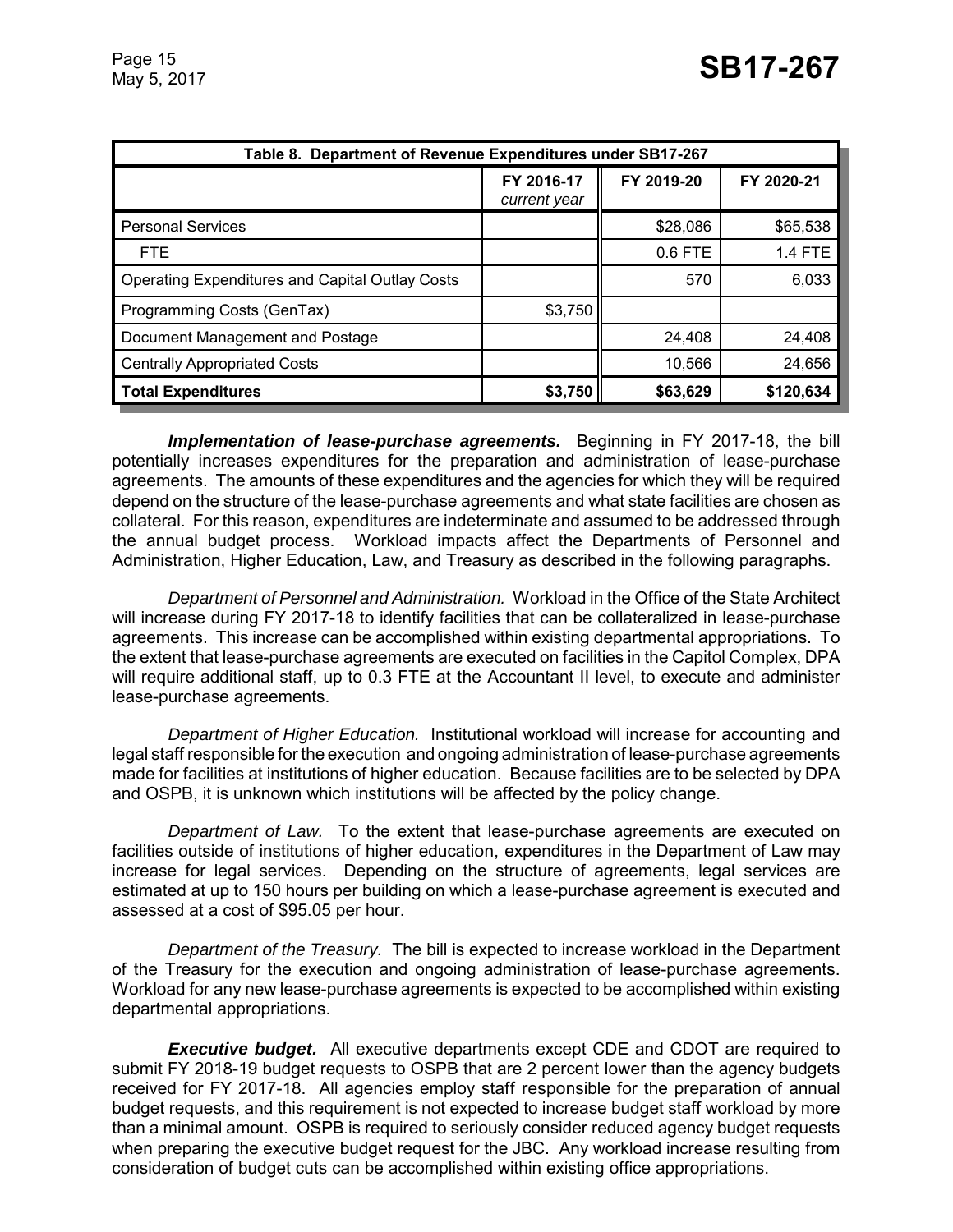The bill does not by itself reduce departmental appropriations for FY 2018-19. Appropriations will be set by the JBC and the General Assembly in the 2018 Long Bill.

*General Fund budget.* The bill increases the amount available for the FY 2017-18 General Fund budget by \$12.5 million relative to current law. This amount represents the net impact of the following changes:

- \$70.0 million in increased revenue from the retail marijuana special sales tax;
- \$2.5 million in increased revenue attributable to the conservation easement income tax credit remaining nonrefundable in tax year 2018;
- \$0.3 million in reduced General Fund expenditures attributable to the increase in Medicaid copayments; and
- \$60.3 million in new transfers to the MTCF (\$30.3 million) and the SPSF (\$30.0 million).

*ACE Kids Act - conditional impact.* Subject to available appropriations, HCPF will incur an additional workload increase conditional on the federal passage of the ACE Kids Act. The timing and magnitude of the impact depends on the date of passage and final content of the ACE Kids Act. For this reason, this impact is assessed as an indeterminate potential expenditure increase.

#### **Local Government Impact**

The bill increases local government distributions from the retail marijuana special sales tax by \$3.1 million in FY 2017-18 and \$3.5 million in FY 2018-19. While the bill reduces the local government share of special sales tax revenue from 15 percent to 10 percent, this impact is more than offset by the increase in the tax rate from 8 percentage points to 15 percentage points in these years. The local government share of retail marijuana special sales tax revenue is distributed to counties and municipalities that have allowed retail marijuana sales in their jurisdictions.

Local governments will continue to collect their general sales taxes on retail marijuana unless they adopt a specific exemption.

#### **School District Impact**

The bill increases distributions from the SPSF for school districts and institute charter schools beginning in FY 2017-18. For FY 2017-18 only, \$30.0 million is disbursed from the fund to rural (\$16.5 million) and small rural (\$13.5 million) school districts. For FY 2018-19 and all subsequent fiscal years, the amount disbursed from the fund is equal to 12.59 percent of retail marijuana special sales tax collections. This amount is estimated at \$19.7 million for FY 2018-19 and \$20.5 million for FY 2019-20.

#### **Effective Date**

Unless the Centers for Medicare and Medicaid Services determine that they do not comply with federal law, the portions of the bill that create the Colorado Healthcare Affordability and Sustainability Enterprise, adjust the Referendum C cap, repeal SB17-256, and make corresponding appropriations take effect on July 1, 2017. The remainder of the bill takes effect upon signature of the Governor, or upon becoming law without his signature.